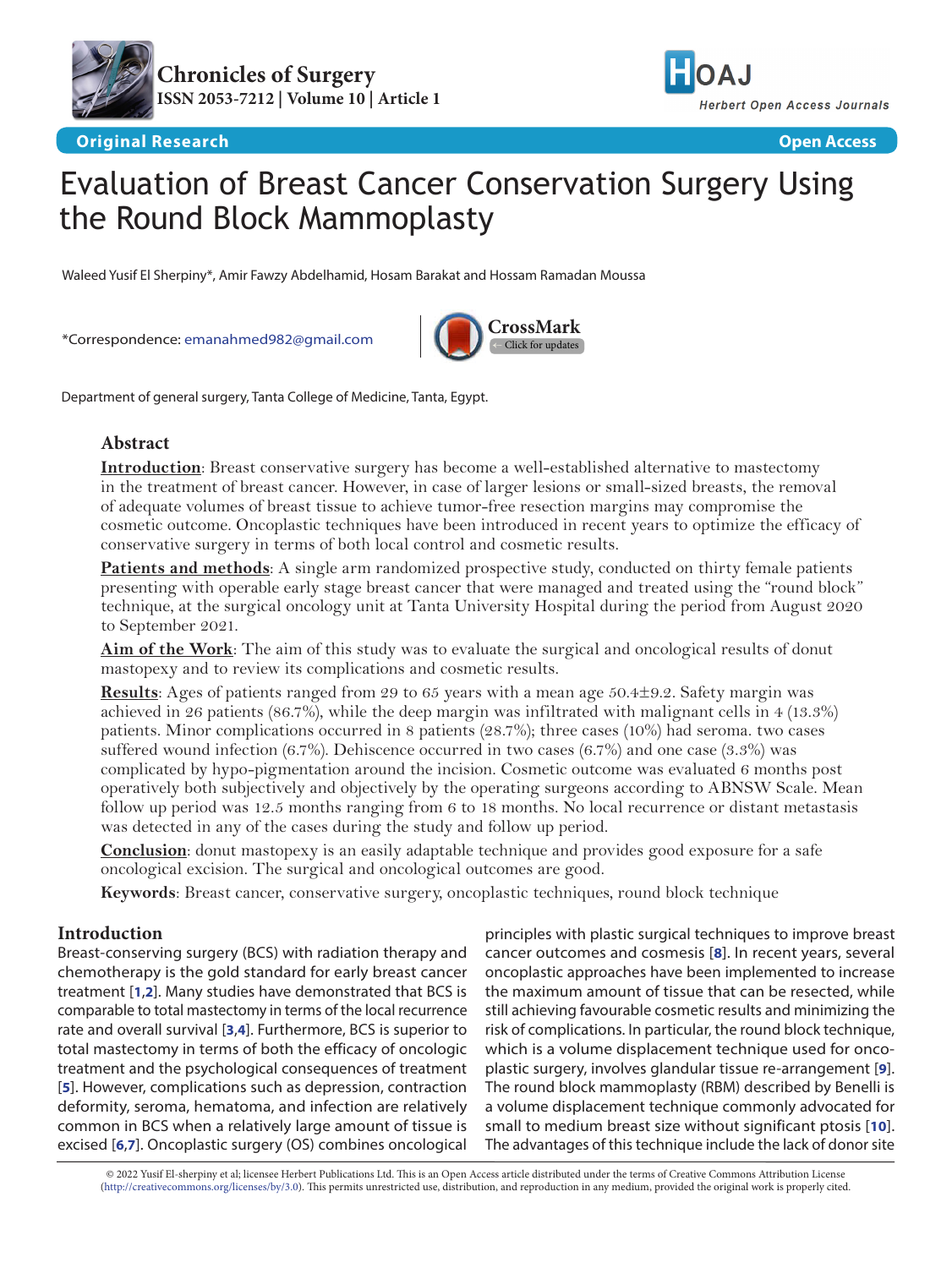morbidity and an inconspicuous postoperative scar, which has a periareolar location [**[9](#page-6-8)**]. Furthermore, the round block technique is generally applicable when the tumour is located superiorly or close to the nipple [**[11](#page-6-10)**,**[12](#page-6-11)**]. There are only a few contraindications that depend on breast size and tumour location; very large breasts and peripheral tumour location, centrally located breast tumours, tumour size more than 70% of one quadrant or multicentric or large multifocal disease in which cases real quadrantectomy or even biquadrantectomy may be indicated [**[13](#page-6-12)**].

This study aimed to evaluate the surgical and oncological results of the round block technique and to review its complications and cosmetic results during the study period.

# **Patients and methods**

This study was conducted prospectively on 30 female patients presented with early-stage breast cancer that were managed and treated at the surgical oncology unit at Tanta University Hospital during the period from August 2020 to September 2021.

# **Inclusion criteria**

All patients presented & diagnosed to have early breast cancer stage I and II, Tumors within 4 cm from nipple and areola complex that can be managed by conservative breast surgery. Exclusion Criteria; multicentric cancers, tumour invasion of chest wall and skin, metastatic breast cancer, breast lumps larger than 5 cm, and lumps far away from areola more than 4 cm, Central tumours that involve nipple and areola complex. All patients were subjected to the following: pre-operative workup including explanation and informed consent before admission including consent for medical photography. Full history and clinical examination: local and systemic that includes breast examination, mass examination (site, size, number, consistency, skin overlying and mobility), nipple and areola examination, and axillary examination. Investigations included routine laboratory workup: complete blood count, liver function tests, virology, renal function tests, fasting and postprandial blood glucose level and coagulation profile. Imaging studies included bilateral breast ultrasound, mammogram, chest xray and abdominal and pelvic ultrasound.tru-cut biopsy was done on all patients to confirm the diagnosis. Cardiac, chest and anaesthetic consultations were also done. The procedure was performed under general anaesthesia. The patient was positioned on the operating room table in a supine position and the arm of the operative side was abducted at the right angle on an arm board. The surgical area was disinfected by application of 10% povidone-iodine.

# **Operative Techniques**

Informed consent was obtained for each patient and the study was undertaken as per the hospital clinical and ethical guidelines. Outer and inner circumareolar incision lines are marked, (**Figure 1**) area in-between to be de-epithelialized, 1-2 cm distance between inner and outer incision line depending on tumour size, location, and nipple position, (**Figure 2**). Cut through the dermis at the side of the tumour location. Lift and undermine the skin to free the breast parenchyma from the skin above the tumour and at least 5 cm laterally and medially from the tumour and up to the upper end of the breast to have a good exposure. After dissecting the breast parenchyma and the lump with the tumour from the skin, the lump is lifted with the pectoralis fascia and elevated outside the skin envelope to optimize palpable control during a lumpectomy, (**[Figure](#page-2-0) [3](#page-2-0)**). After resection of the tumour with a macroscopic margin of at least 1 cm of normal tissue, the defect was closed by approaching the lateral parenchyma with sutures (2\0 vicryl). Mobilize the lateral breast tissue by undermining above the pectoralis fascia and between the skin and breast parenchyma, (**[Figure 4](#page-2-0)**). Close the dermis with interrupted single stitches using absorbable 2/0 and the epidermis with running absorbable 3/0, (**[Figure 5](#page-2-0)**). Labelling of the specimen by stitching of strings of various sizes and styles was done and then the specimen was sent for a frozen section examination to determine the surgical margins of the tumour and also to confirm the diagnosis. A separate axillary incision was used to dissect lymph nodes in patients with invasive carcinoma. Two tube drains (one for the breast(in some cases) and the other for



**Figure 1**. Preoperative marking of skin incisions and tumor site.



**Figure 2**. Skin de-epithelialized between the two concentric circum-areolar incisions.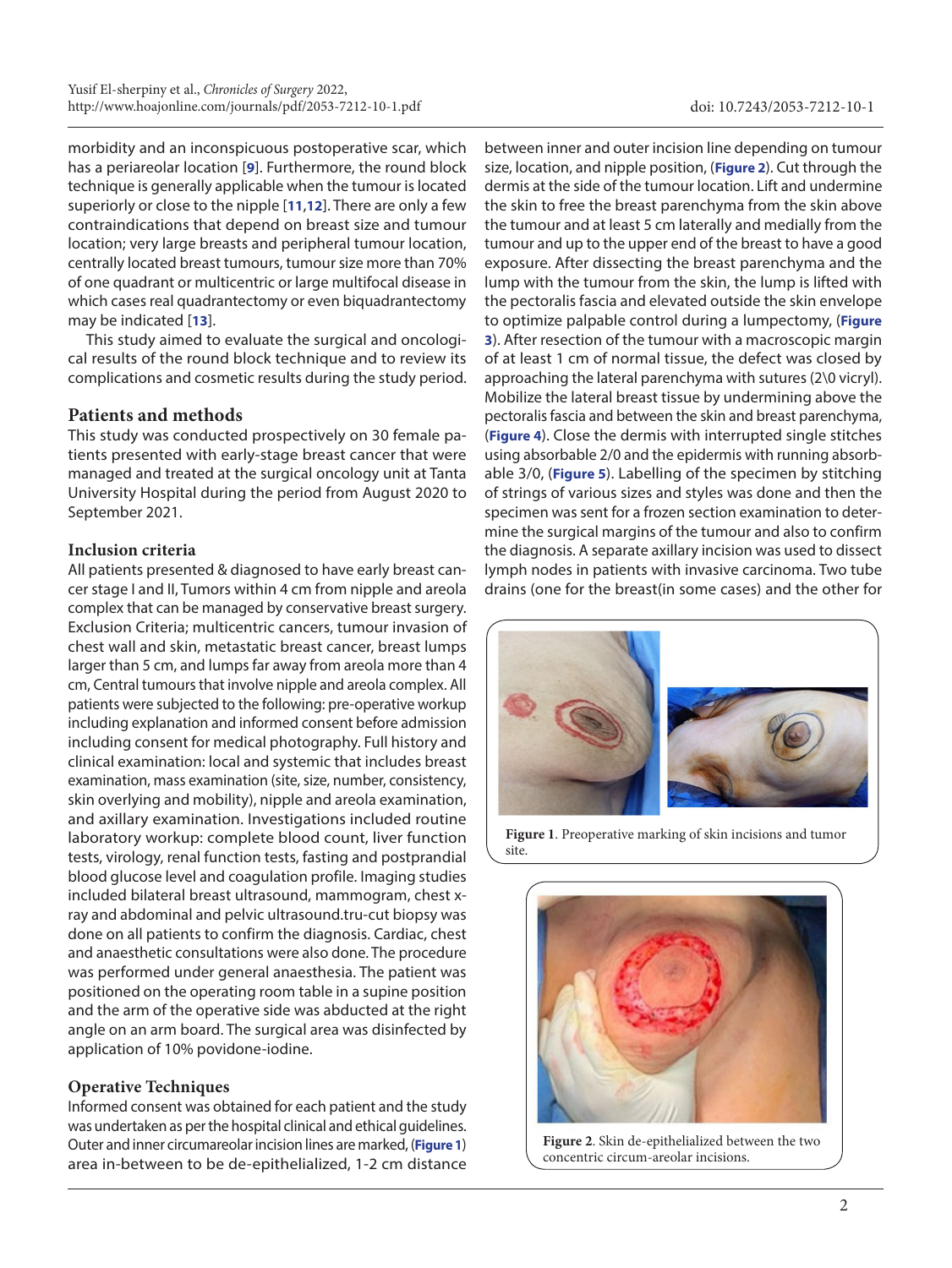<span id="page-2-0"></span>

**Figure 3**. The tumor delivered through the wound after being completely dissected with visible macroscopic safety margins.



**Figure 4**. The resulted cavity after tumor excision with safety margin.



**Figure 5**. Wound being closed in layers with no drains.

the axilla(in all cases)) were inserted before the skin closure and the drains were removed when the output was equal to or less than 30 mL per day. In the case of a higher amount of drainage, the drain was removed after a period of 7 days, irrespective of its output, to prevent surgical site infection.

The excised specimen containing tumour and LNs were sent for histopathology including ER, PR, and KI 67 and Her's-

## 2-neu receptors.

## **Post-operative follow-up**

Patients were all followed up at the surgical OPD for both oncologic and cosmetic grading and were referred to the medical oncology department to receive suitable adjuvant chemo and or radiotherapy according to the final pathology report. The first dressing was scheduled on the 3rd postoperative day, mainly reviewing surgical incision, local hygiene, hematomas, dehiscence, seroma, or wound infection.

The cosmetic result was objectively assessed by two of the authors after 4 months and scored using the ABNSW system (9). Five elements are included in the ABNSW: asymmetry (A), breast shape (B), deformation of the nipple (N), skin condition (S) and wound scar (W). The score is graded as follows in each category: 3-excellent: there was no obvious difference between the breasts at first sight; 2-good: there were few differences between the bilateral breasts, and these were only noticeable from close observation.; 1-fair: there were obvious marked differences between the bilateral breasts; 0 poor: there were substantial, ugly differences between the bilateral breasts. We scored all five items from 0 to 3 to produce the total score. The cosmetic outcome was regarded as excellent when the total score was 15 points, good when it was 11 to 14, fair when it was 6 to 10 and poor when it was 0 to 5.

Patients were also asked to rate their degree of satisfaction stating how they are happy with the breast shape after surgery (good, fair, or poor).

# **Results**

## (**[Tables 1](#page-3-0)-[6](#page-3-0)**).

The ages of patients ranged from 29 to 65 years with a mean age of 50.4±9.2.

Preoperatively, every patient was subjected to full history taking with special emphasis on co-morbidities and risk factors. Seven patients had different co-morbidities; diabetes, hypertension and ischemic heart disease were found in 2 (6.7%) patients for each and only one case (3.3%) suffered liver cirrhosis. Median Tumor size was 26 mm and the range was 10-47 mm.

An intraoperative frozen section was performed for all excised specimens for every patient. Safety margin was achieved in 26 patients (86.7%), while the deep margin was infiltrated

> **Table 1. Demographic characteristics of the studied group.**

| <b>Item</b>             | Value        |  |  |
|-------------------------|--------------|--|--|
| Age (years)             |              |  |  |
| Range                   | $29 - 65$    |  |  |
| Mean $\pm$ SD           | $50.4 + 9.2$ |  |  |
| Comorbidity             |              |  |  |
| -Diabetes mellitus      | 2(6.7%)      |  |  |
| -Hypertension           | $2(6.7\%)$   |  |  |
| -ischemic heart disease | 2(6.7%)      |  |  |
| -liver cirrhosis        | $1(3.3\%)$   |  |  |
|                         |              |  |  |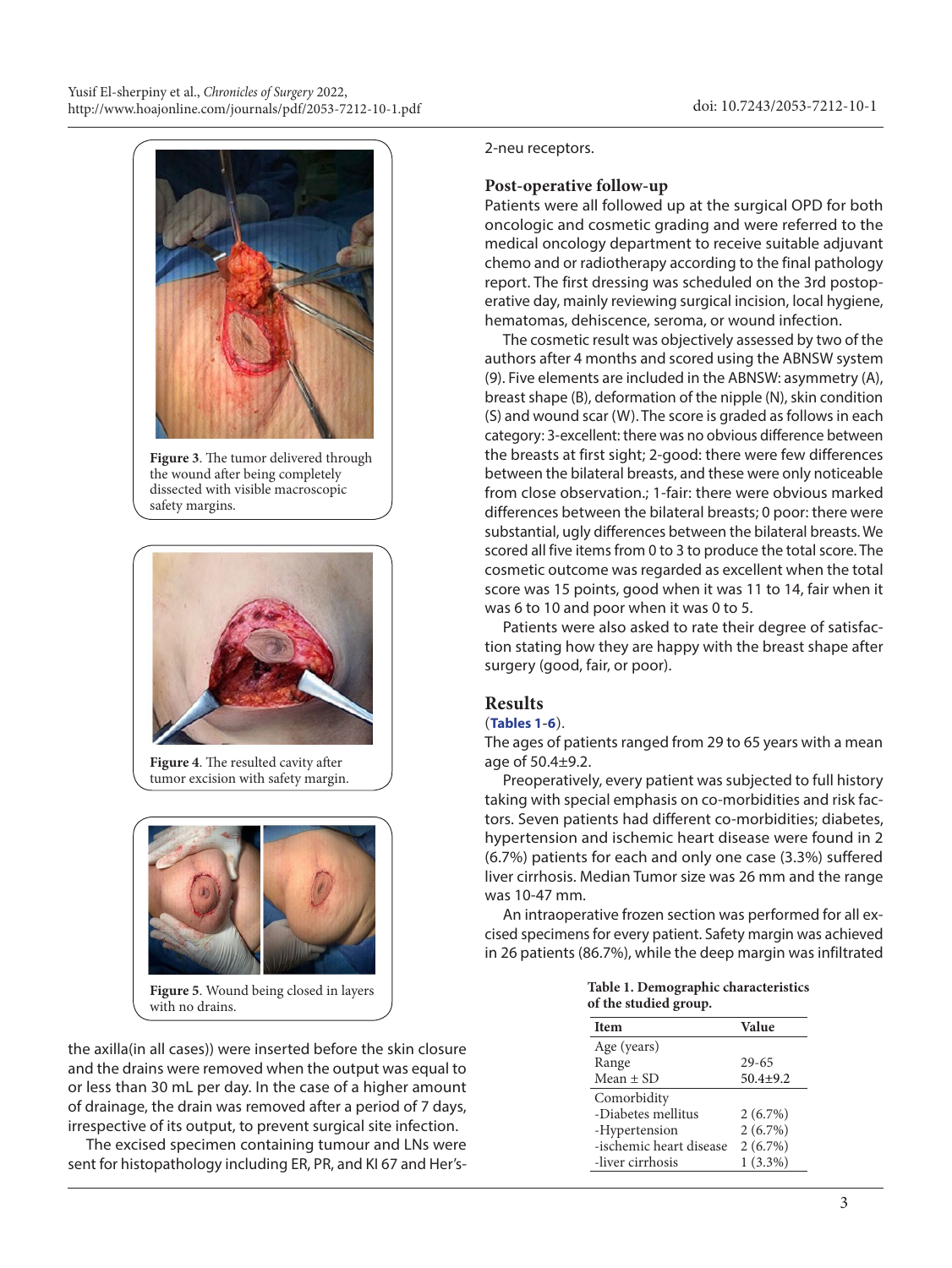<span id="page-3-0"></span>**Table 2. Tumour and pathological characteristics of the study population.**

| Item                            | Value                |
|---------------------------------|----------------------|
| Tumour size                     |                      |
| Tumour size, median             | $26 \text{ mm}$      |
| (range)                         | $(10-47)$ mm $)$     |
| Tumour side                     |                      |
| -left                           | 18 (60%)             |
| -right                          | 12 (40%)             |
| <b>Tumour Location</b>          |                      |
| Lower inner                     | $1(3.3\%)$           |
| Lower outer                     | 8(26.7%)             |
| Upper inner                     | 6(20%)               |
| Upper outer                     | 15 (50%)             |
| Pathological type               |                      |
| - Infiltrating ductal carcinoma | 23 (76.7%)           |
| -Infiltrating lobular carcinoma | 2(6.7%)              |
| - DCIS                          | 5(16.6%)             |
| Positive margins patients       | $4(13.3\%)$          |
| Operative time                  |                      |
| Minimum                         | 45 minutes           |
| Maximum                         | 100 minutes          |
| Mean ± SD                       | $67\pm12.25$ minutes |

#### **Table 3. Complications among the studied cases.**

| Item             | Value      |
|------------------|------------|
| Seroma           | $3(10\%)$  |
| Dehiscence       | $2(6.7\%)$ |
| Infection        | $2(6.7\%)$ |
| Nipple necrosis  | $0(0\%)$   |
| Hematoma         | $0(0\%)$   |
| hypopigmentation | $1(3.3\%)$ |

#### **Table 4. Follow up period of the studied cases.**

| <b>Item</b>      | Value       |  |
|------------------|-------------|--|
| Follow up period |             |  |
| Range            | 6-18 months |  |
| mean             | 12.5 months |  |

#### **Table 5. Cosmetic outcome according to ABNSW scale [[14](#page-6-13)].**

| Cosmetic outcome | Value     |
|------------------|-----------|
| Excellent        | $3(10\%)$ |
| Good             | 24 (80%)  |
| Fair             | $3(10\%)$ |
| Poor             | $0(0\%)$  |

#### **Table 6. Patient satisfaction according to modified calabrese scale [[15](#page-6-14)].**

| Patient satisfaction Value |          |  |  |
|----------------------------|----------|--|--|
| Good                       | 24 (80%) |  |  |
| Fair                       | 6(20%)   |  |  |
| Poor                       | $0(0\%)$ |  |  |

with malignant cells in 4 (13.3%) patients and free margins were achieved for these patients after re-excision of margins and none of the cases needed a mastectomy.

The final histopathological results ofthe resected specimens of the studied patients revealed infiltrating ductal carcinoma in 23 (76.7%) patients and infiltrating lobular carcinoma in 2 (6.7%) patients while DCIS was found in 5 (16.6%) patients.

The mean operative time was 67±12.25 minutes, with a minimum of 45 minutes and a maximum of 100 minutes.

Minor complications occurred in 8 patients (26.7%); three cases (10%) were complicated with breast seroma that was detected clinically during the follow-up visits and was spontaneously resolved over time and needed no surgical intervention. Wound infection occurred in two cases (6.7%) and was simply resolved by antibiotics and repeated dressings. Dehiscence, (**[Figure 9](#page-4-0)**) occurred in two cases (6.7%) and was managed conservatively. One case complained of hypopigmentation around the incision, (**[Figure 8](#page-4-0)**). No breast hematoma or nipple necrosis was encountered in any of our cases.

Cosmetic outcome was evaluated 6 months postoperatively objectively by the operating surgeons according to ABNSW Scale. The result was excellent in 3 patients (10%) of the cases; (**Figure 6**) the good result was noted in 24 patients (80%) of the cases, (**Figure 7**) while the result was fair in 3 patients (10%) of the cases.



**Figure 6**. Post -operative case with excellent result.



**Figure 7**. Post -operative case with good result.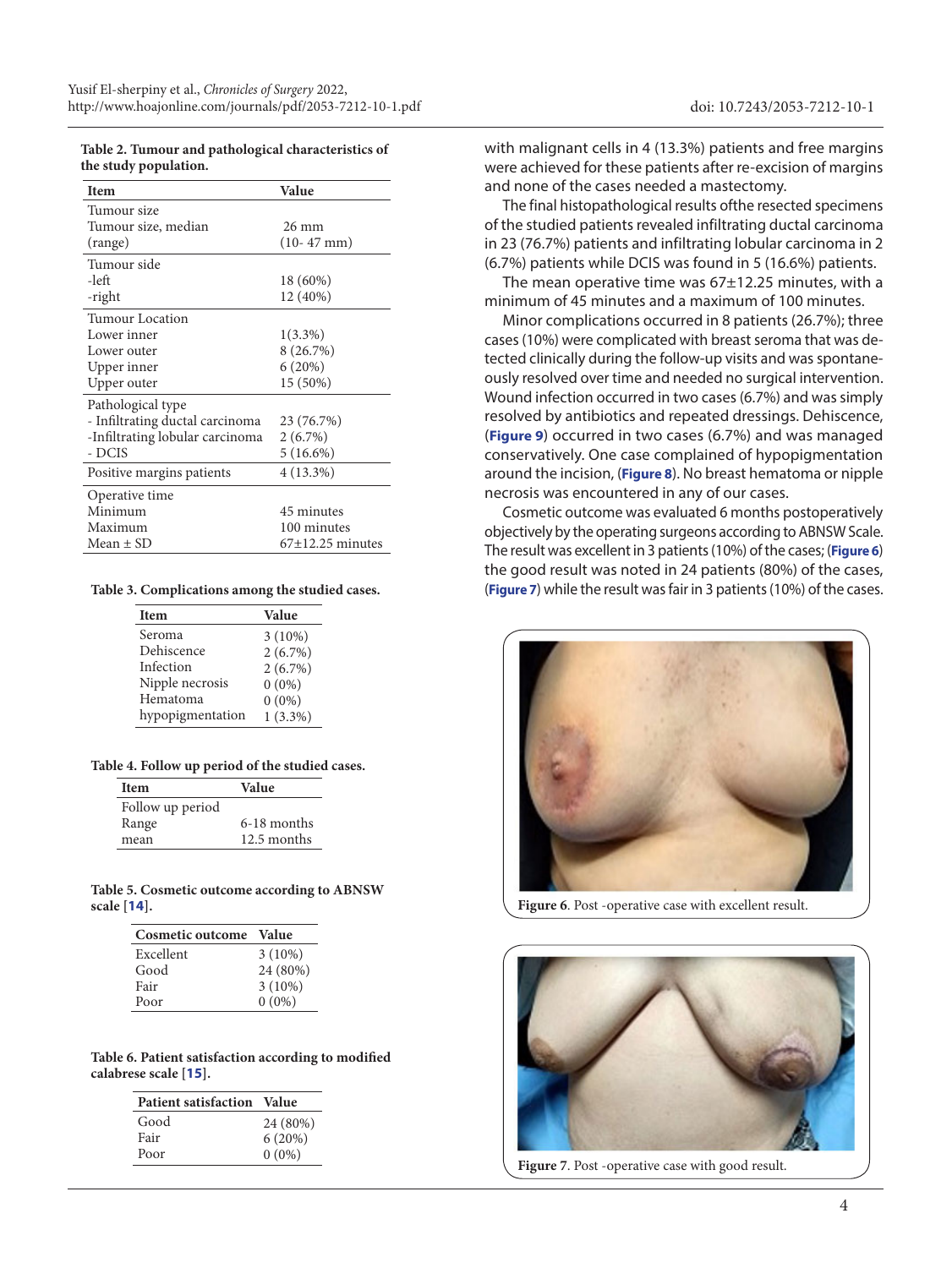<span id="page-4-0"></span>

**Figure 8**. Post -operative case with hypo pigmented scar.



dehiscence and superficial wound infection.

All patients were asked to rate their degree of satisfaction. In 24 patients (80%) of the cases, the rate was good, and only 6 cases were rated fair (20%).

 None of the patients wished to undergo contralateral breast surgery for symmetrization.

The mean follows up period was 12.5 months ranging from 6 to 18 months. No local recurrence or distant metastasis was detected in any of the cases during the study and follow up period, although this is not the main aim of the study, all patients are still and will be followed up for longer periods according to the standard guidelines for the oncologic safety.

# **Discussion**

Breast cancer is the most common site-specific cancer in women and is the leading cause of death from cancer for women aged 20-59 years. It accounts for 26% of all newly diagnosed cancers in females and is responsible for 15% of cancer-related deaths in women [**[16](#page-6-15)**]. Oncoplastic breast surgery is based on three basic principles: ideal breast cancer surgery with wider excisions, immediate breast reconstruction, and immediate symmetry of the other breast whenever necessary. This is achieved through several techniques based on tumour location, characteristics of the breast, volume of mammary resection, and clinical evaluation of the patient into volume displacement and volume replacement procedures. The volume displacement techniques use the remaining breast tissue, while the second, the volume replacement technique, uses other autologous tissue to supplement the insufficient breast tissue [**[17](#page-6-16)**].

In the present study, we found that the mean age was 50.4±9.2 and range 29-65 years and this is similar to the results reported by Seok [**[18](#page-6-17)**] et al in which the mean age was 50.6 years and (range, 25-68 years), while Samy A. AbdlRhaman, et al., [**[19](#page-6-18)**] reported that the mean age was 46 with 50% cases falling between 42 and 58 years. Bhargava et al, [**[20](#page-6-19)**] reported in their study mean age of 42.1 years (range 25-77 years) and Burrah et al [**[21](#page-6-20)**] reported that the median age was 61 years (range 29-90 years). Mahmoud et al [**[22](#page-7-0)**] reported that the age of the patients varied from 20 and 60 years old and the mean age was 45.7.

In the present study, seven patients had different co-morbidities; diabetes, hypertension and ischemic heart disease were found in 2 (6.7%) patients for each and only one case (3.3%) suffered liver cirrhosis. Samy A. AbdlRhaman, et al., [**[19](#page-6-18)**] reported in his work that 3 patients (15%) have hypertension, 1 patient(5%) has diabetes mellitus, and one patient(5%) has ischemic heart disease. Mahmoud et al [**[22](#page-7-0)**] reported in his study that 1patient (4%) had diabetes mellitus, 1 Patient (4%) had hypertension and 1 patient (4%) had ischemic heart disease.

In the present study, the median Tumor size was 26 mm and the range was 10-47 mm. This result was similar to Samy A. AbdlRhaman, et al., [**[19](#page-6-18)**] who reported in his work that the smallest tumour size was 1.4 cm, the largest one was 5cm and the mean tumour size was 3.4cms. Bhargava et al, [**[20](#page-6-19)**] reported in their study that the mean tumour size at the time of surgery was 2.53cm (range 0.5–4.5cm) in the breast cancer group. Burrah et al [**[21](#page-6-20)**] reported that the median tumour size was 18mm and range 1-70mm. Mahmoud et al [**[22](#page-7-0)**] reported that the smallest tumour size was 1 cm, The largest one was 3.6cms and the mean tumour size was 1.8 cms. Akram et al [**[23](#page-7-1)**] reported that the mean tumour size was 3.2±1.1912 cm. In the present study, an intraoperative frozen section was performed for all excised specimens for every patient. Safety margin was achieved in 26 patients (86.7%), while the deep margin was infiltrated with malignant cells in 4 (13.3%) patients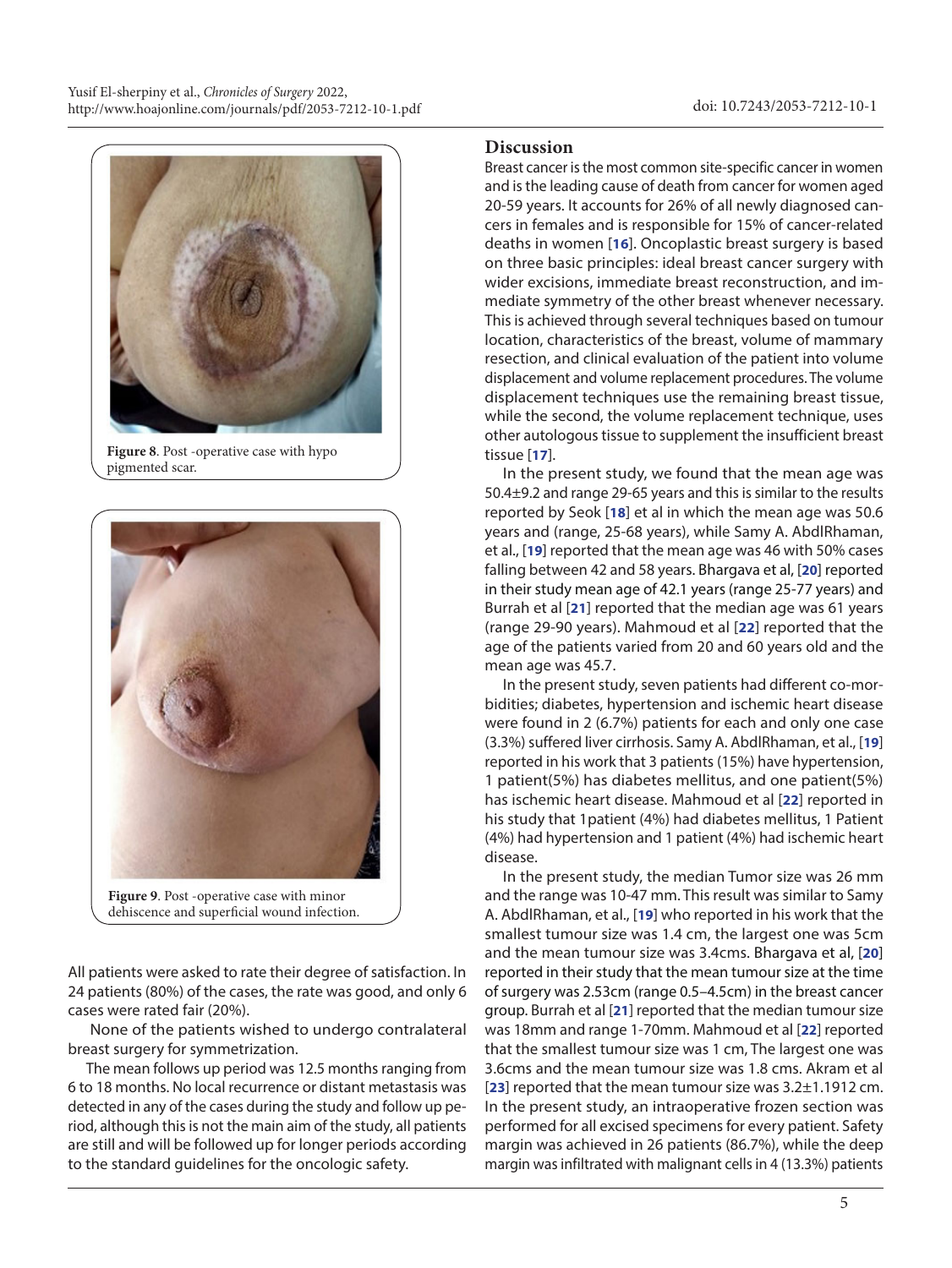and free margins were achieved for these patients after re-excision of margins and none of the cases needed a mastectomy. Samy A. AbdlRhaman, et al., [**[19](#page-6-18)**] found thatall of their patients had clear margins in frozen sections taken during the operations and postoperative paraffin section results whereas, Bhargava et al, [**[20](#page-6-19)**] reported that adequate resection with negative margins was achieved in all cancer patients and no patient needed re-excision. While Burrah et al [**[21](#page-6-20)**] reported that forty patients (14.8%) had positive margins. Of these patients, 24 underwent re-excision of margins and 14 had completion mastectomy due to extensive disease. Two patients did not undergo any further surgery. In the 31 patients of invasive cancer with positive margins, 23 (74%) had associated DCIS. Nine out of 33 (27%) patients with DCIS had positive margins.

In the present study, the final histopathological results of the resected specimens of the studied patients revealed infiltrating ductal carcinoma in 23 (76.7%) patients and infiltrating lobular carcinoma in 2 (6.7%) patients while DCIS was found in 5 (16.6%) patients. Seok [**[18](#page-6-17)**] et al reported that Invasive ductal carcinoma was found in 88 patients (81.5), Ductal carcinoma in situ was found in 10 patients (9.3), Invasive lobular carcinoma was found in 4 patients (3.7) Mucinous carcinoma was found in 4 patients (3.7), Tubular carcinoma was found in 1 patient (0.9) and Medullary carcinoma in 1 patient (0.9). Samy A. AbdlRhaman, et al., [**[19](#page-6-18)**] found that 14 of the patients had (IDC), 3of them had (ILC) and 1 of them had mixed IDC and ILC carcinoma and 2 of them had mixed IDC and DCIS. Burrah et al [**[21](#page-6-20)**] reported that out of 270 patients, Infiltrating ductal carcinoma was found in 208 patients, Infiltrating lobular carcinoma was found in 19 patients, DCIS was found in 33 patients, Mucinous in 4 patients, Tubular in 2 patients, Tubulolobularin 1 patient, Metaplasticin 1 patient, Mixed mucinous and papillary in 1 patient, Tubular cribriform in 1patient and Solid papillary in 1 patient.

In the present study, the mean operative time was 67±12.25 minutes, with a minimum of 45 minutes and a maximum of 100 minutes. Seok [**[18](#page-6-17)**] et al reported that operation time was 50±11 minutes.

Samy A. AbdlRhaman, et al., [**[19](#page-6-18)**] found that the mean operation time for the unilateral cases was 136 minutes (2 hours and 26 minutes), the fastest procedure finished in 120 minutes, longest took 195 minutes. Akram et al [**[23](#page-7-1)**] reported that the mean operative time was 48–124 min (average: 96.5 min).

In the present study, minor complications occurred in 8 patients (26.7%); three cases (10%) were complicated with breast seroma that was detected clinically during the follow-up visits and was spontaneously resolved over time and needed no surgical intervention. Wound infection occurred in two cases (6.7%) and was simply resolved by antibiotics and repeated dressings. Dehiscence occurred in two cases (6.7%) and was managed conservatively. One case complained of hypopigmentation around the incision. No breast hematoma or nipple necrosis was encountered in any of our cases. Seok [**[18](#page-6-17)**] et al reported that the round block technique had a total

complication rate of 11.1% (108 reconstructions), including seven seromas (6.5%), three cases of mild wound dehiscence (2.8%), and two infections (1.9%). Samy A. AbdlRhaman, et al., [**[19](#page-6-18)**] reported that complications occurred only in 3 cases, in the form of 2 cases (10%) of infection and one case (5%) of nipple necrosis. Bhargava et al, [**[20](#page-6-19)**] reported that Post-surgery, one patient developed a postoperative hematoma and was re-explored. No active bleeding was found and the wound was reclosed as for a round block technique. No patient had NAC complex necrosis. Superficial surgical site infection was seen in 1 patient. A scar-related complication in the form of partial dehiscence occurred in the patient who underwent re-exploration due to bleeding. Burrah et al [**[21](#page-6-20)**] reported that Postoperative complications were encountered in 18 patients (6.6%). Hematomas occurred in 6 patients and required evacuation (2 percutaneous, 1 surgical) in 3 patients. Surgical site infections were present in 12 patients. Mahmoud et al [**[22](#page-7-0)**] reported that during the follow-up period complications occurred only in 3 cases (16%), in the form of 2 cases of infection 1 case of hematoma formation.

In the present study, the cosmetic outcome was evaluated 6 months postoperatively objectively by the operating surgeons according to ABNSW Scale. The result was excellent in 3 (10%) of the cases, a good result was noted in 24 (80%) of the cases while the result was fair in 3 (10%) of the cases.

All patients were asked to rate their degree of satisfaction. The results were graded into good, fair and poor. In 24 (80%) of the cases, the rate was good, and only 6 cases were rated fair (20%). None of the patients wished to undergo contralateral breast surgery for symmetrization. Seok [**[18](#page-6-17)**] et al found two major depression deformities (1.9%), six minor depression deformities (5.5%), three cases of areolar widening (2.8%), one immediate bulging deformity (0.9%), three hypopigmented scars (2.8%), and two areola irregularities (1.9%), Whereas, Samy A. AbdlRhaman, et al., [**[19](#page-6-18)**] reported that the overall mean score of their study was 4.35 which falls between very good and excellent also they reported that the number of cases given an excellent score (Score 5) was 11, the number of cases given a very good score (Score 4) was 6, the number of cases given a good score (Score 3) was 2, the number of cases given a fair score (Score 2) was 1, the number of cases given a poor score (Score 1) was 0 and the number of cases given an ugly score (Score 0) was 0. Contralateral breast mammoplasty and symmetrization were done in the same setting. Bhargava et al, [**[20](#page-6-19)**] reported that for all patients, the post-operative cosmetic assessment as done by the patients was as follows: excellent 4 patients, good 15 patients, fair none, poor 1 patient. The postoperative cosmetic outcome assessment as done by the doctor was as follows: excellent 4 patients, good 14 patients, fair 1 patient, and poor 1 patient. None of the patients underwent a contralateral symmetrization procedure. Mahmoud et al [**[22](#page-7-0)**] reported that the cosmetic Score was 5 (excellent) in 13 patients (52%), Score 4 (very good) in 8 patients (32%), Score 3 (good) in 3 patients (12%) and Score 2 (fair) in 1 patient (4%).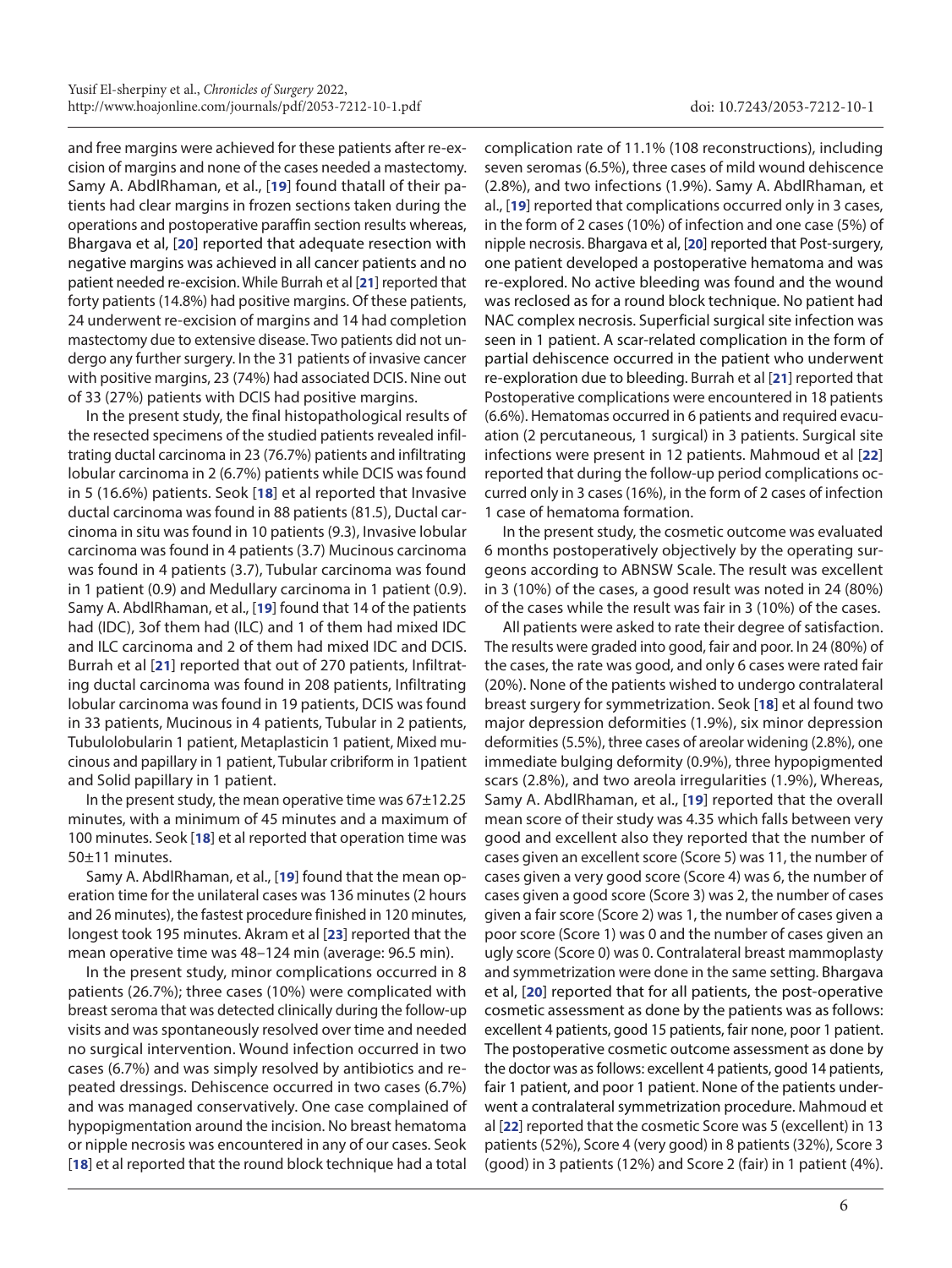Akram et al [**[23](#page-7-1)**] reported that the cosmetic results were excellent in three (15%) cases, good in 10 (50%) cases, fair in four (20%) cases, and poor in three (15%) cases. Unacceptable outcomes (either fair or poor) were observed in seven (35%) cases. Also none of their cases wished to undergo contralateral symmetrization procedures.

In the present study, the mean follows up period was 12.5 months, ranging from 6 to 18 months. No local recurrence or distant metastasis was detected in any of the cases during the study and follow up period, although this is not the main aim of the study, all patients are still and will be followed up for longer periods according to the standard guidelines for the oncologic safety. Similarly, Samy A. AbdlRhaman, et al., [**[19](#page-6-18)**] reported that none of their cases had recurrence during the postoperative follow up period of six months duration or needed further surgery. Also, Mahmoud et al [**[22](#page-7-0)**] reported that none of the patients had any malignant recurrence during the follow up for the first 6 months. On the other hand, Burrah et al [**[21](#page-6-20)**] reported that the median follow-up period was 39 months (18-90 months) and there were 4 local recurrences, 1 axillary recurrence and 8 distant metastases. Symmetrization surgery was required in 13 patients (4.8%).

## **Conclusion**

Round block technique is a safe, convenient-to-learn and versatile option for patients eligible for breast-conserving surgery. It allows achieving a favorable breast shape, particularly in women with small and medium-sized breasts with satisfactory resection margins. This technique is particularly beneficial in patients not desiring contralateral symmetrizing procedure and has an advantage of having a concealed scar.

## **Competing interests**

The authors declare that they have no competing interests.

## **Authors' contributions**

| <b>Authors' contributions</b>      | <b>WYE</b> | <b>HBB</b> | <b>AFA</b> | <b>HRM</b> |
|------------------------------------|------------|------------|------------|------------|
| Research concept and design        |            |            |            |            |
| Collection and/or assembly of data |            |            |            |            |
| Data analysis and interpretation   |            |            |            |            |
| Writing the article                |            |            |            |            |
| Critical revision of the article   |            |            |            |            |
| Final approval of article          |            |            |            |            |
| Statistical analysis               |            |            |            |            |

## **Acknowledgement**

We are acknowledged to professor doctor Salah Eldin Ali El gohary ,the head of oncology unit ,general surgery department at tanta university, for his sincere and continual guidance, support and supervision during the research.

#### **Publication history**

Editor: Sawsan Abuhamdah, University of Jordan, Jordan. Received: 20-Mar-2022 Final Revised: 03-May-2022 Accepted: 06-May-2022 Published: 19-May-2022

## **References**

- <span id="page-6-0"></span>1. Fisher B, Anderson S, Bryant J, et al. Twenty-year follow-up of a randomized trial comparing total mastectomy, lumpectomy, and lumpectomy plus irradiation for the treatment of invasive breast cancer. N Engl J Med 2002; 347:1233-41.
- <span id="page-6-1"></span>2. Song WJ, Kang SG, Kim EK, et al. Current status of and trends in postmastectomy breast reconstruction in Korea. Arch PlastSurg 2020; 47:118- 25.
- <span id="page-6-2"></span>3. Veronesi U, Cascinelli N, Mariani L, et al. Twenty-year follow-up of a randomized study comparing breast-conserving surgery with radical mastectomy for early breast cancer. N Engl J Med 2002; 347:1227-32.
- <span id="page-6-3"></span>4. Fisher B, Anderson S, Redmond CK, et al. Reanalysis and results after 12 years of follow-up in a randomized clinical trial comparing total mastectomy with lumpectomy with or without irradiation in the treatment of breast cancer. N Engl J Med 1995; 333:1456-61.
- <span id="page-6-4"></span>5. Litiere S, Werutsky G, Fentiman IS, et al. Breast-conserving therapy versus mastectomy for stage I-II breast cancer: 20-year follow-up of the EORTC 10801 phase 3 randomisedtrials. Lancet Oncol 2012; 13:412-9.
- <span id="page-6-5"></span>6. Brar P, Jain S, Singh I. Complications of axillary lymph node dissection in the treatment of early breast cancer: a comparison of MRM and BCS. Indian J SurgOncol 2011; 2:126-32.
- <span id="page-6-6"></span>7. Hong KY, Son Y, Chang H, et al. Trends in breast reconstruction: implications for the National Health Insurance Service. Arch PlastSurg 2018; 45:239-45.
- <span id="page-6-7"></span>8. Clough KB, Lewis JS, Couturaud B, et al. OncoplasticTechniques allow extensive resections for breast-conserving therapy of breast Carcinomas. Ann Surg 2003 Jan; 237(1):26e34.
- <span id="page-6-8"></span>9. Kim MK, Kim J, Jung SP, et al. Round block technique without cerclage in breast-conserving surgery. Ann SurgOncol 2013; 20:3341-7.
- <span id="page-6-9"></span>10. Benelli L. A new periareolar mammaplasty: the "round block" technique. AesthetPlastSurg 1990; 14(2):93e100.
- <span id="page-6-10"></span>11. Yang JD, Lee JW, Kim WW, et al. Oncoplastic surgical techniques for personalized breast-conserving surgery in a breast cancer patient with small to the moderate-sized breast. J Breast Cancer 2011; 14:253-61.
- <span id="page-6-11"></span>12. Kim JB, Kim DK, Lee JW, et al. The usefulness of pedicled perforator flap in partial breast reconstruction after breast-conserving surgery in Korean women. Arch PlastSurg 2018; 45:29-36.
- <span id="page-6-12"></span>13.Giacalone P, Dubon O. Doughnut mastopexy lumpectomy versus standard lumpectomy in breast cancer surgery: a prospective study. Eur J SurgOncol 2015; 33:301–306.
- <span id="page-6-13"></span>14. K. Yamashita .Cosmetic Assessment, Journal of Japan Society for Endoscopic Surgery 2004 ; Vol. 10, No. 2, pp.165-170.
- <span id="page-6-14"></span>15.JoergHeil a, Anne Carolus a, Julia Dahlkamp a, et al. Objective assessment of aesthetic outcome after breast-conserving therapy: Subjective thirdparty panel rating and objective BCCT.core software evaluation. The Breast 2012 ;21: 61-65.
- <span id="page-6-15"></span>16. Saunders C, Jassal S. Breast cancer. Chapter 13. 1st ed Oxford: Oxford University Press 2015.
- <span id="page-6-16"></span>17. Yang JD, Lee JW, Cho YK, et al. Surgical techniques for personalized oncoplastic surgery in breast cancer patients with small-to moderatesized breasts (part 1): volume displacement. J Breast Cancer 2012; 15:1–6.
- <span id="page-6-17"></span>18. Seok Kyung In, Yoon Soo Kim, Ho Sung Kim, et al. Retrospective review of 108 breast reconstructions using the round block technique after breastconserving surgery: Indications, complications, and outcomes.archives of plastic surgery 2020Vol. 47 / No. 6 / 574-582.
- <span id="page-6-18"></span>19. Samy A. AbdlRhaman, SherifMourad, Hossam El Sadek, andHoda E. Gerges.MODIFIED DOUGHNUT TECHNIQUE IN REDUCTION MAMMOPLASTY FOR BREAST CANCER. AIN SHAMS MEDICAL JOURNAL.2020; vol. 71 no.1, 171-180.
- <span id="page-6-19"></span>20. PriyankBhargava, SuhaniSuhani,RajinderParshad, et al. Round Block Technique of Breast-Conserving Surgery—Our Experience from a Tertiary Care Center in India. Indian Journal of Surgery.2021https://doi. org/10.1007/s12262-021-02888-x
- <span id="page-6-20"></span>21. Burrah R et al., Breast conservation surgery by round block